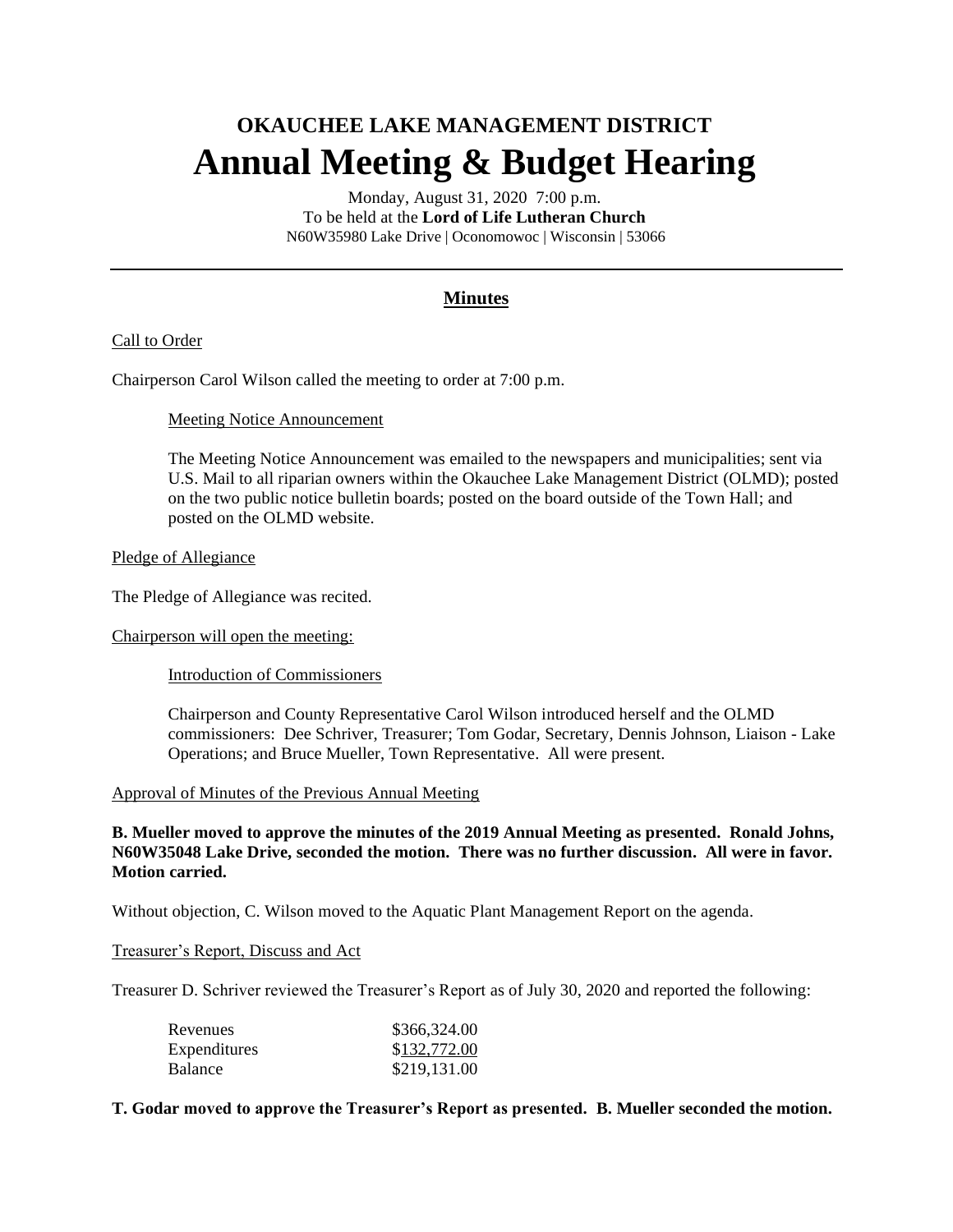Okauchee Lake Management District Annual Meeting Minutes August 31, 2020 Page 2 of 7

#### **There was no further discussion. All were in favor. Motion carried.**

C. Wilson moved to the Update on the Muskrat Control Program at this time.

#### Police Department Reports

#### Lake Patrol

Town of Oconomowoc Police Officer Andrew Williams was present and reported the following:

Officer Williams and Lieutenant Wraalstad patrolled Okauchee Lake and Lac La Belle for the Village of Lac La Belle this summer. Statistics provided below were from Okauchee Lake in the past year:

| <b>YTD Statistics from 2020 were:</b> |     |                                                  |
|---------------------------------------|-----|--------------------------------------------------|
| Patrol hours to date                  | 420 |                                                  |
| Accidents                             |     |                                                  |
| Citations issued                      | 125 |                                                  |
| Boating OWI's                         | h   |                                                  |
| Warnings issued                       |     | 75 (a ratio of 4 citation/5.6 lake patrol hours) |

Officer Williams reported the following, noting the statistics for number of OWIs for the Town of Merton and Waukesha County were unknown:

2020 Okauchee Lake Boat Tie-Up-number of boats provided:

| <b>DNR</b>                   | 3 | (3)                                                  |
|------------------------------|---|------------------------------------------------------|
| Town of Oconomowoc Police    |   | 2(1)                                                 |
| Town of Merton Police        |   | 2(?)                                                 |
| Waukesha Co. Sheriff's Dept. |   | (?)                                                  |
| Total number of arrests      |   | 4 (Operating while intoxicated arrests noted in ()'s |
|                              |   | above)                                               |

D. Terry questioned whether there was any limited hours of use or enforcement action that could be taken for wake boats on the lake. The wake boats caused shoreline erosion. He had noticed several people on Upper Oconomowoc Lake driving boats that caused large waves and disrupting the other boaters in that bay. Officer Williams explained the DNR and Town of Oconomowoc had no restrictions on that type of activity on the lake. There was little to be done until an ordinance was adopted. He explained the process to bring an ordinance forward for approval with the Town. He also suggested the DNR should be contacted for correct verbiage. Officer Williams suggested families might want to enjoy Icehouse Bay, Stumpy Bay, Little Okauchee or Upper Oconomowoc Lake for a quieter experience on weekends. B. Mueller suggested D. Terry could work with neighbors to establish a "Slow No Wake" area on Upper Oconomowoc Lake by working with the Town Board. There were issues all over the lake and a police presence helped to keep the lake calm. Boat sales had increased due to COVID-19. Officer Williams noted he witnessed several new boat owners assuming knowledge of rules that were inaccurate this summer. Residents and boat owners should never put themselves in harm's way to deal with an issue on the lake. Complaints could be registered and investigated by the Police Department using any identifying characteristics of the boat, its driver, or license numbers on the side of the boat. Sometimes an educational conversation about the rules with boaters, even off the lake after the fact, were helpful in bringing positive change.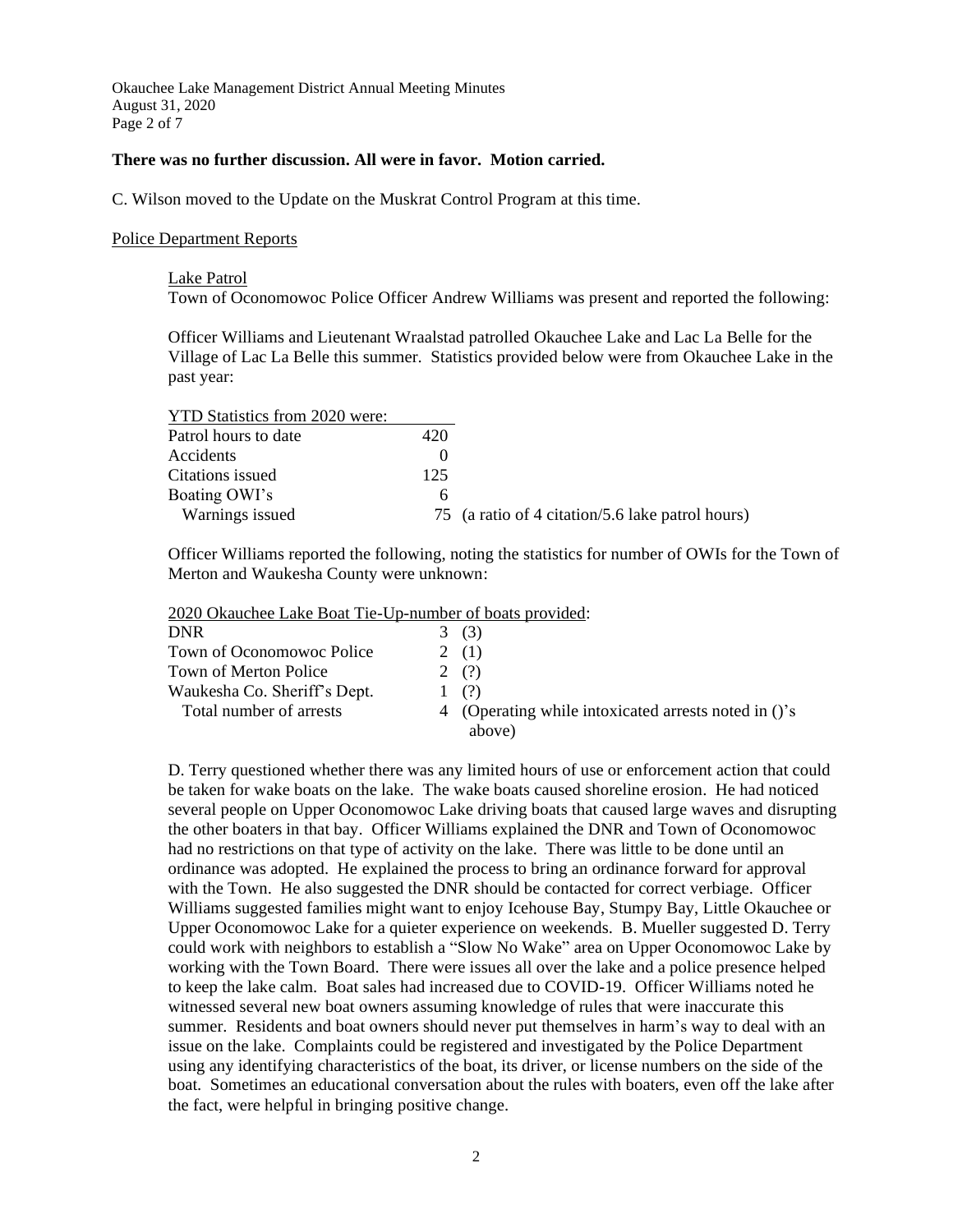Brian Sichi, N63W33895 Lakeview Drive, questioned who to call if issues were observed on the lake. Officer Williams noted if the resident lived in the Town of Oconomowoc and it occurred Monday through Friday between 9:00 a.m. and 4:00 p.m. they could call the Town police and they could follow up that day. If it occurred after that, a resident could call the Town Police number and leave a message and the issue would be researched the next week. If the resident lived on the east side of the lake and noticed issues, then the Town of Merton Police Department should be called.

Mike Eppler, N51W35369 River Road, questioned whether signage would be appropriate directing boaters to keep right going through the bridge area into Little Okauchee. When there was more than one boat going through at a time the tunnel area often turned into a funnel area and it was slow moving with people stacking up to get under the bridge and people having to maneuver in tight spaces. Officer Williams explained this could also be brought to the Town Board for consideration. He expressed concern about new boaters navigating the channel in two lanes of traffic in large pontoon boats. No accidents had been reported in this area without the signage.

#### Aquatic Plant Management Report

D. Johnson introduced Gary Steinmueller, Lake Operations Supervisor. G. Steinmueller had worked for the OLMD for the past 15 years and planned to retire at the end of this year. G. Steinmueller was good at his job. He answered problems, tackled issues, and responded to all lake issues. OLMD operations had improved dramatically during G. Steinmueller' s tenure and he was instrumental in providing cost savings and operational improvements for the District over the past 15 years. D. Johnson then introduced Brady Mullikin who would be the next OLMD Lake Operations Supervisor beginning in 2021. B. Mullikin was in his third year of working with G. Steinmueller and the weed harvesting crew. B. Mullikin was energetic, accomplished, enthusiastic and wanted to be involved long-term with the OLMD. He had been training with G. Steinmueller through the years and was more than capable of handling the position beginning next spring.

G. Steinmueller reported many weeds had been removed from the lake this year with 192 truck loads removed to date. Cutting would end at the end of September and the last weed pick-up would be approximately October 14, 2020. Then the equipment would be cleaned up and put away for the winter. The weather had been good this year and allowed weed cutting to take place through two rotations of the lake. The good weather had also allowed heavy weed growth and that made it difficult in cutting. There was a good crew this year and they were busy without requiring overtime. D. Johnson noted there were only two rain days this year; otherwise the crew worked through rain events. This year brought a mostly new crew that had been trained well with most returning next year to work with B. Mullikin.

Dan Terry, W358N5088 Lakeshore Drive, questioned the cutting schedule this year. It seemed Upper Oconomowoc Lake only got cut twice each year, usually right after July 4 and then again in August. The weed growth was heavy before the July cutting and he wondered if there was more that could be done in this area. G. Steinmueller explained the first time the cutters were in that area there was little weed growth and then when they returned in August there were five truckloads removed in two days. Typically, the cutters were not able to get around the entire lake area twice. This year the cutting crew was beginning its third time around the lake this week. The crew tried to cut in a rotational pattern that repeated around the lake and to cut "hot spot" areas of heavy weed growth noted by the crew in cutting on some Fridays when possible. If an area was started and then stopped and the crew did not return the next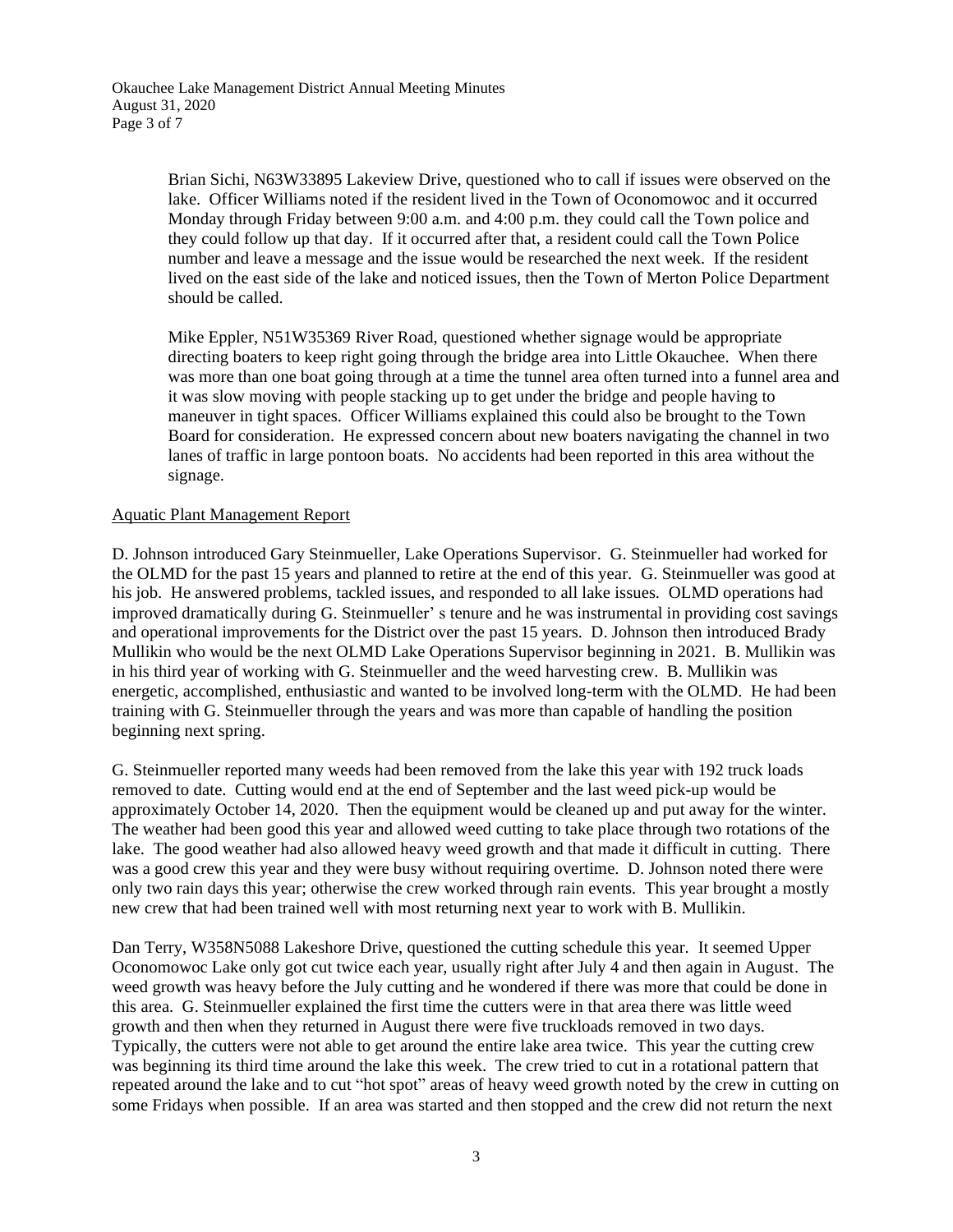Okauchee Lake Management District Annual Meeting Minutes August 31, 2020 Page 4 of 7

day, it was due to some other issue. Areas of the lake were not skipped in favor of cutting another random area; however, efforts were made to work with the changes in the wind to catch floating weeds. D. Terry explained it seemed like there were more cut weeds floating in near his pier than several years ago. G. Steinmueller explained this was an issue all over the lake. The cut weeds, called "floaters," went where the wind blew them. Many people were unaware that the eelgrass resembled cut weeds and often were in the lake this time of year. The cutters could only cut six feet deep. The crew was aware of the floaters and often chased them around the lake trying to retrieve them. T. Godar noted there had never been so much boat traffic on the lake before this year. This type of activity created pressure on the lake and made cut weeds more prevalent as motors traversed areas of the lake and then the wind blew them into pier areas. D. Terry complimented the weed crew on their efforts for the year and questioned whether any thought had been given to having the crew retrieve floaters from in between the piers. D. Johnson noted many people chose to rake them out and then put them on their piers for pick-up. The weed cutting crew had done a great job this year. B. Mullikin could check D. Terry's area in the spring if something had been missed. When G. Steinmueller began leading lake operations, many complaints had been heard regarding areas not being cut as they should be, and he changed how the lake was cut for the better. D. Schriver explained that cutters could not always get under the bridge to cut certain areas of the lake, such as Upper Oconomowoc and Lower Okauchee Lake, depending on water levels.

James Flannery, N50W35168 Wisconsin Avenue, had recently purchased his property. He noticed cutters backing up a good bit of the time. While he understood they were trying to avoid getting too close to piers, it seemed like a better way to cut could be achieved. G. Steinmueller explained that in the past the cutters would cut in a location three cutter widths from a pier and would not go in between the piers. The cutters now tried to get in between piers to accommodate residents. To back up a cutter required six cutter widths distance to maneuver safely. The cutters also had a paddlewheel that was 4 feet wide. The lake was cut like a lawn and sometimes it required backing up and maneuvering to the next cutting "lane." D. Johnson explained it was difficult to strike a balance for everyone. Cutting in between the piers left some people with problems when the wind blew. Many different cutting efforts had been tried through the years.

Tom Modl, N 64W35035 Road J, thought the barge operators were great. He went out in the morning to rake floaters near his pier, so they did not sit on his pier overnight and stain it. He called the OLMD office last week to report weed growth in his area because the weeds were two feet higher in the last week and were over the water surface. G. Steinmueller explained people called all season long to report weed growth in their area. Sometimes the crew would be sent to these areas and there was little weed growth. B. Mullikin explained that weeds not retrieved with machinery were often retrieved by the crew with pitchforks. Floaters were not passed over. Sometimes the cut weeds took a while to surface and form a clump so they could be retrieved.

## Approval to Borrow \$30,000 to Repair Cutters

D. Johnson explained that preventive maintenance of the weed cutters had been ongoing for many years. Of the four cutters owned by the OLMD, three had been purchased in the 1980's and one purchased in the 1990's. Purchase of a new cutter would cost approximately \$190,000-\$200,000. The OLMD was currently in the position of having two cutters with issues in the diesel engines and wiring harnesses. A contractor had been helping to manage the wear and maintenance over the past years. In addition, the current diesel engines were so old that they could no longer get older parts to use to retrofit the engines. Replacement of the diesel engines and wiring harnesses was advised at a cost of \$30,000. The cutters had a stainless-steel hull and super structure that were able to be repaired. An action to replace the engines and wiring harnesses would help for many years to avoid purchase of new cutters. Blades on the cutters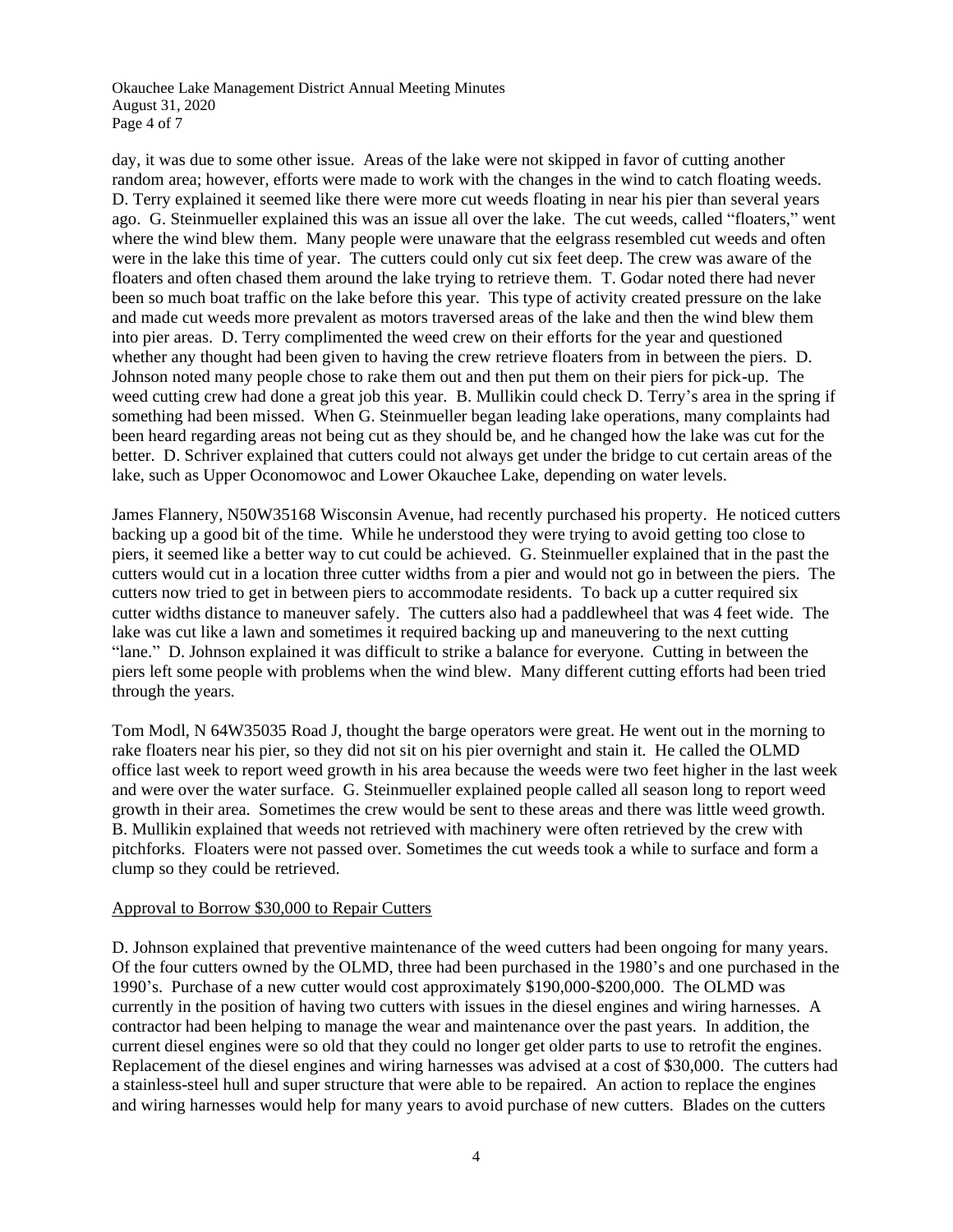Okauchee Lake Management District Annual Meeting Minutes August 31, 2020 Page 5 of 7

were similar to sickles on farm equipment. They were rugged and the maintenance crew had learned over the years that if they were set sloppy so that no wear occurred, then no real cutting occurred also. Efforts were made to catch the weeds that slipped down between the cutter and the conveyor if the blades were running looser.

D. Schriver explained that the OLMD could borrow money for these engines by using a loan through the Bureau of Land Management at an attractive interest rate below 2%. While the engine repair process would be ongoing over time, it would be better to stretch the expenditures over the course of the loan rather than taking a large expense all at once.

B. Sichi questioned the use of a loan versus building up a reserve prior to expenditure. D. Johnson explained that was something that could potentially be reviewed going forward; however, the District needed the engine repair at this time. B. Mullikin had some good operational ideas and ways to change the way equipment was used to cut and how the District cut weeds on the lake so that this type of planning could possibly be used in the future.

## **D. Terry moved to approve borrowing \$30,000 to repair cutters. B. Sichi seconded the motion. There was no further discussion. All were in favor. Motion carried.**

## Update on Muskrat Control Program

**Arnold Groehler, Animal Damage Control Trapper,** reported there were less muskrats in Okauchee Lake then three years ago. With the reduction in numbers, it was time to transition to the maintenance phase of the Muskrat Control program. The maintenance phase would include trapping the entire lake one time in spring and fall. After those periods of time, he would switch to working with property owners on an individual basis with individual landowner responsibility for payment. He noted as muskrat numbers declined, he had received additional calls about trapping woodchucks, skunks, possum, and raccoons around the lake.

D. Terry questioned whether the increased nuisance animal calls were related to new development. A. Groehler explained animal species were very adept at acclimating themselves to people and learned how to enter uninhabited houses easily during the winter months when people were away. With access to food, water and shelter, animals would multiply quickly. To avoid this, he suggested that people have someone check on their house and property when they depart for the winter months and if animals are noticed, then A. Groehler should be contacted prior to the property owner arriving home.

T. Godar thanked A. Groehler for his services and additional efforts for the OLMD residents. A. Groehler was recognized nationally for his skill and expertise and had gone beyond the OLMD scope of service to accommodate and work with residents in the past three years. He had literally been "on call" for little to no compensation for doing so. Anyone with muskrats or other nuisance animals should contact Arnold Groehler directly by phone at 262-490-9363.

C. Wilson moved to the Treasurer's Report at this time.

## Proposed 2021 Budget, Discuss & Act

D. Schriver reviewed the proposed 2021 budget, noting proposed revenues of \$379,850 and proposed expenditures in the same amount. As discussed previously, the predominant issue associated with the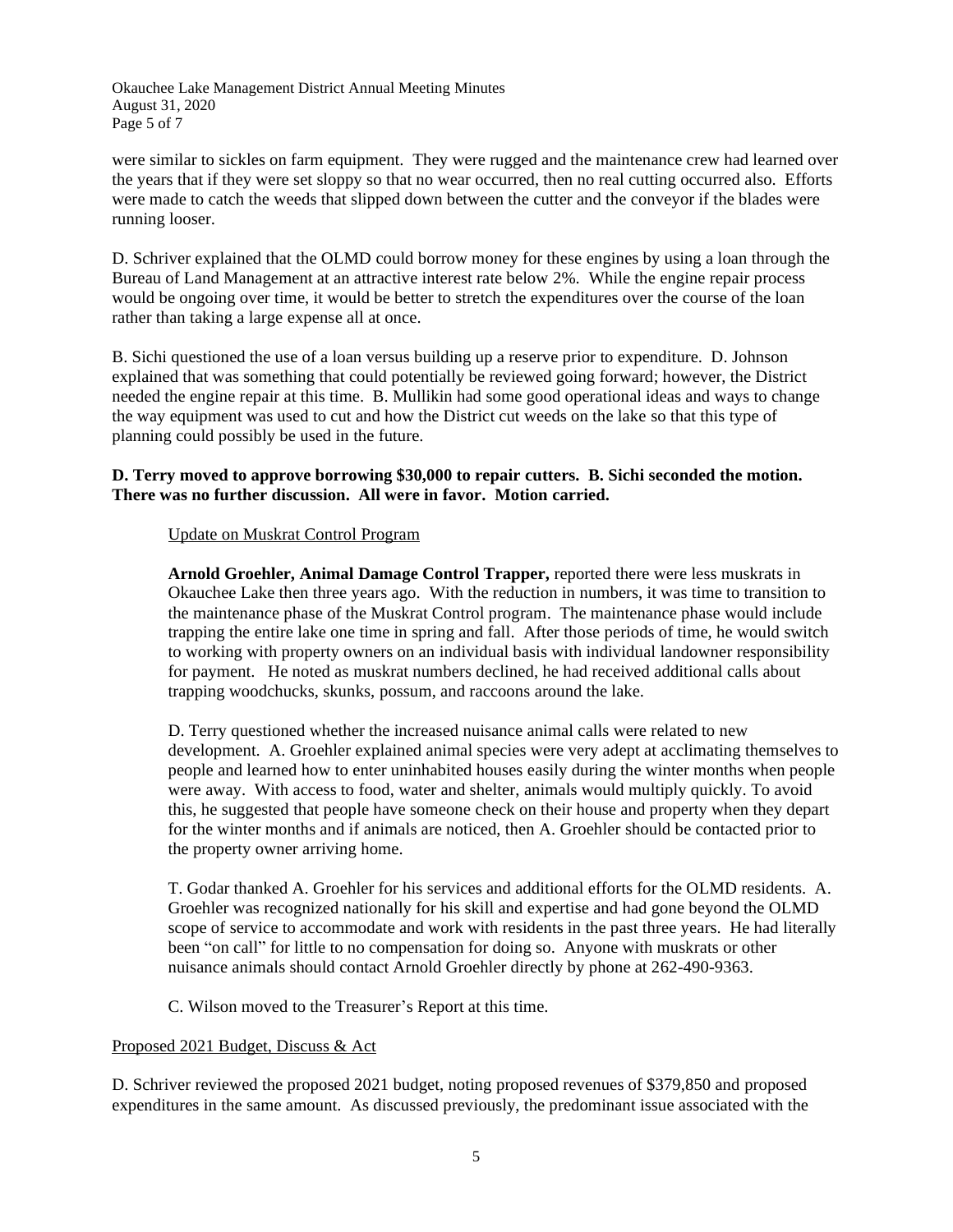Okauchee Lake Management District Annual Meeting Minutes August 31, 2020 Page 6 of 7

budget was borrowing the money to repair the diesel engines and wire harnesses for the cutters. Of note was the expense related to the required Aquatic Plant Management (APM) Plan. The OLMD APM plan expired and a Point Intercept Study in the amount of \$20,000 was required by the DNR prior to permitting the District to cut, harvest or chemical treat weeds in Okauchee Lake. T. Godar noted this was important because a loan had been paid in full for the weed operations facility property, operational costs continued to rise and the cost to taxpayers decreased this year. The proposed riparian property owner special charge for aquatic plant control special charges had decreased from \$273.69 to \$268.13 this year.

D. Terry questioned the outcome of Starry Stonewort treatment areas in the lake. D. Johnson explained that the chemical treatment plan for Starry Stonewort had been implemented in conjunction with the DNR. From January, to April, the Army Corps of Engineers set up approximately 10 tanks with Okauchee Lake Starry Stonewort in them. As a trial experiment chemical "cocktails" were created for each tank to see which treatment would be most effective in treating Starry Stonewort in the lake. The lake was treated for eight days near the Golden Mast during June and into early July. Last week four divers manually pulled the remaining Starry Stonewort from the lakebed and placed them in sealed bags. D. Johnson and D. Schriver kayaked the sealed bags to barges waiting nearby to take them for disposal. A report on the outcome of the treatment activity was not yet complete. Starry Stonewort was an aquatic invasive that would only be managed, not ever eradicated. Control was difficult. It was more invasive than Eurasian Water Milfoil. It was also able to reseed itself and boat traffic stirred it through the lake. It had likely been brought to Okauchee Lake via the boat launch since it was originally discovered in that location. It was incumbent upon all boat owners to be vigilant about what comes into and goes out of the lake at all times.

Mike Welsh, 5000 Road T, questioned why the loan amount was no longer showing on the budget for this year. Clarification was provided that the loan amount was paid in full.

D. Johnson noted there were a few farmers that took weeds from the harvesting crew to use as fertilizer on their farm fields, but more farmers were needed to receive the weeds. If anyone was interested in receiving lake weeds, they should contact the OLMD office at 262-966-0286.

## **D. Terry moved to approve the Proposed 2021 Budget as presented. T. Modl seconded the motion. There was no further discussion. All were in favor. Motion carried.**

## Nomination of Candidate to the OLMD Board

C. Wilson explained that Commissioner Dennis Johnson's three-year term was complete, and his Board position was up for re-election. C. Wilson explained the nomination process, the responsibilities of the OLMD Commissioners and then asked three times whether anyone in the audience would like to run for this Commission seat.

#### Self-introduction and Questions to Candidate from the Board and Floor

D. Johnson introduced himself, noting he was willing to serve another three-year term on the Board.

#### Election of Commissioner

## **T. Godar nominated Dennis Johnson to the OLMD Board. The nomination was seconded by T. Modl. There was no further discussion. All were in favor. Motion carried unanimously.**